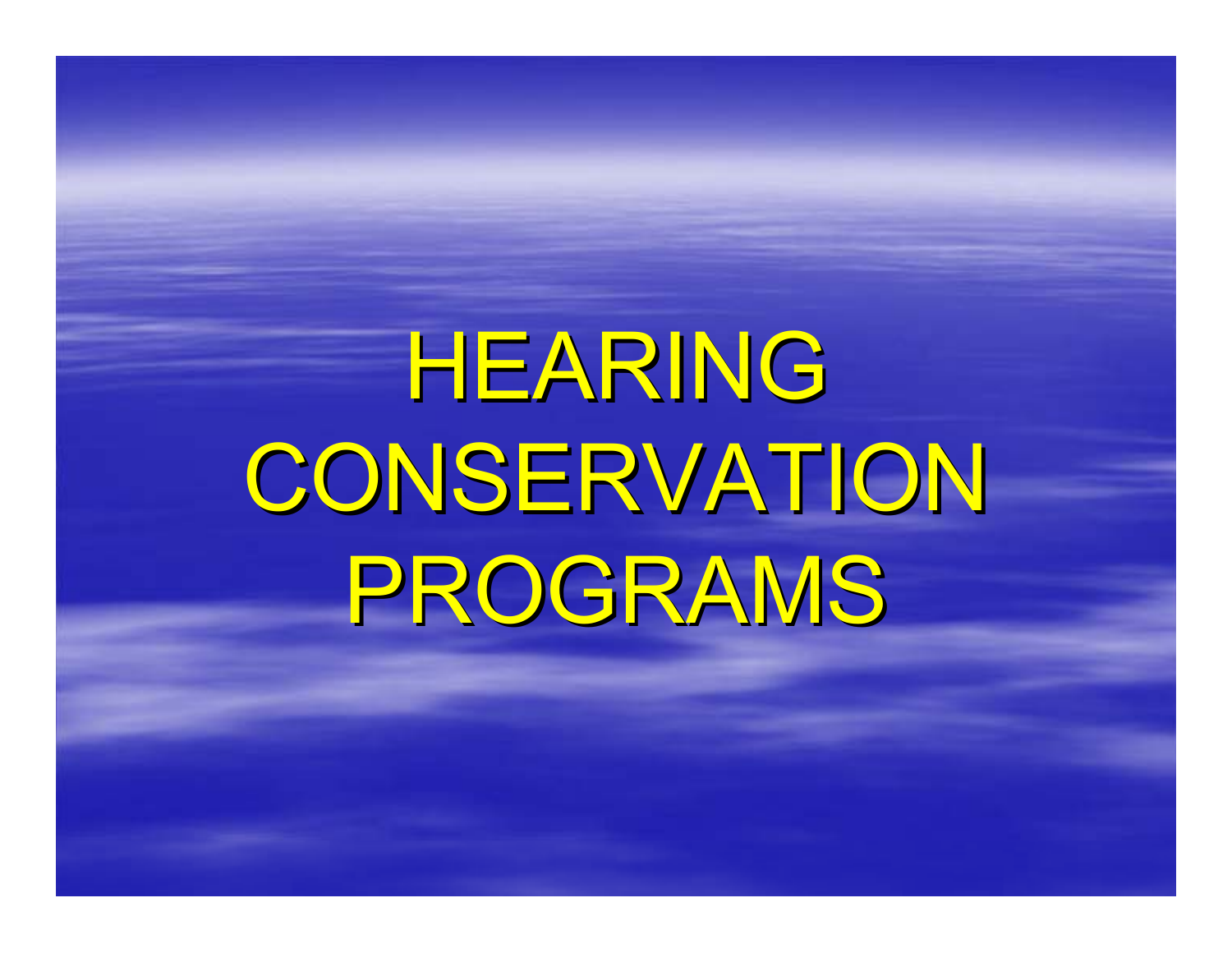# Hearing Conservation Program Hearing Conservation Program What is it?

A program provided by the mine operator to reduce occupational hearing loss among mine personnel

- Monitors the miner's noise exposure via dosimeter or **Sound Level Meter (SLM)**
- Provides hearing protectors for protecting the miner's hearing
- Monitors the sensitivity of the miner's hearing via audiometric testing
- $-$  Trains the miner to protect their hearing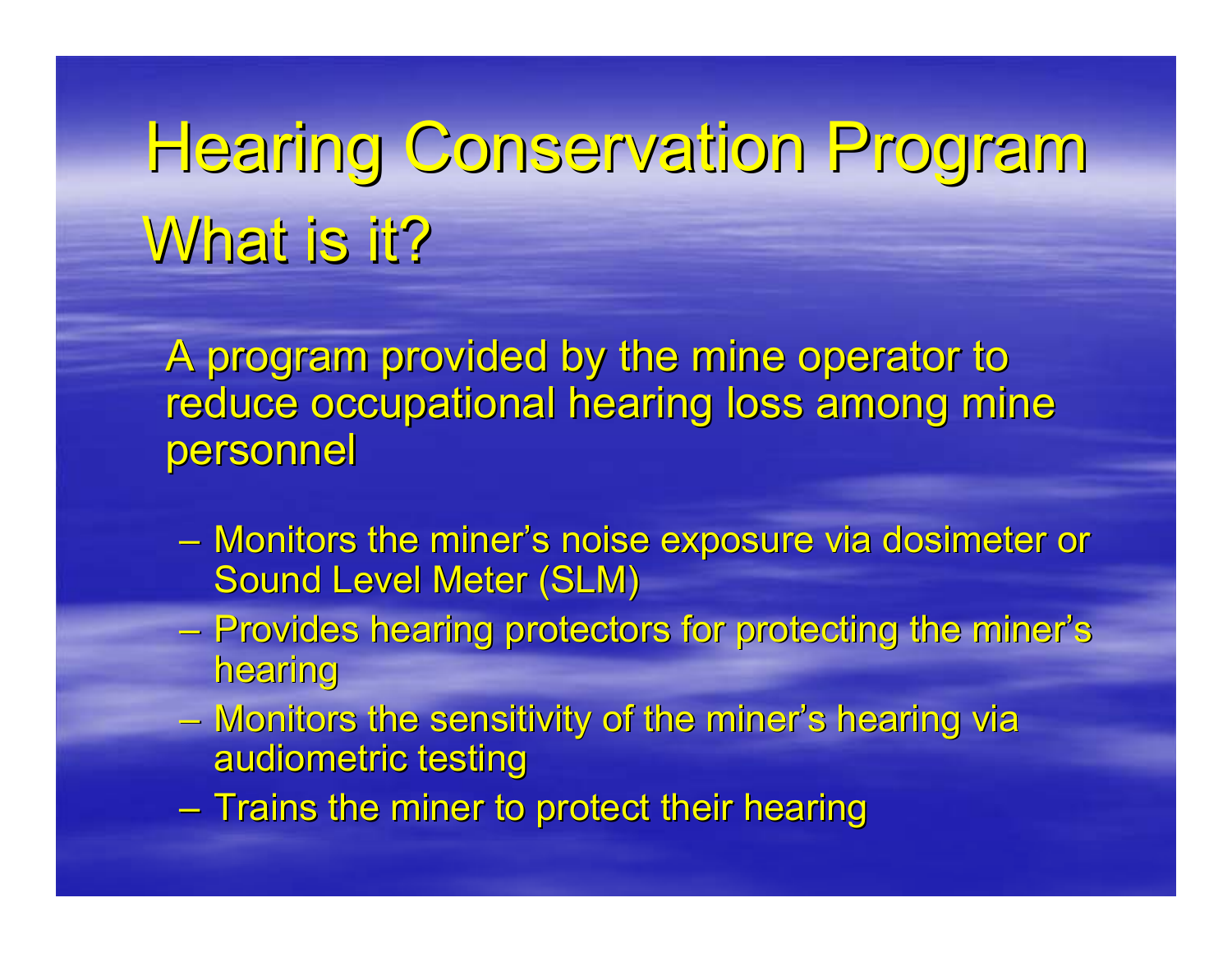### Hearing Conservation Program Hearing Conservation Program It MUST include:

- **A system of monitoring**
- **Provision and use of hearing** protectors
- **Audiometric testing**
- $-$  Training
- **Record keeping**



Parts 1 to 199 Revised as of July 1, 2005

**Mineral Resources**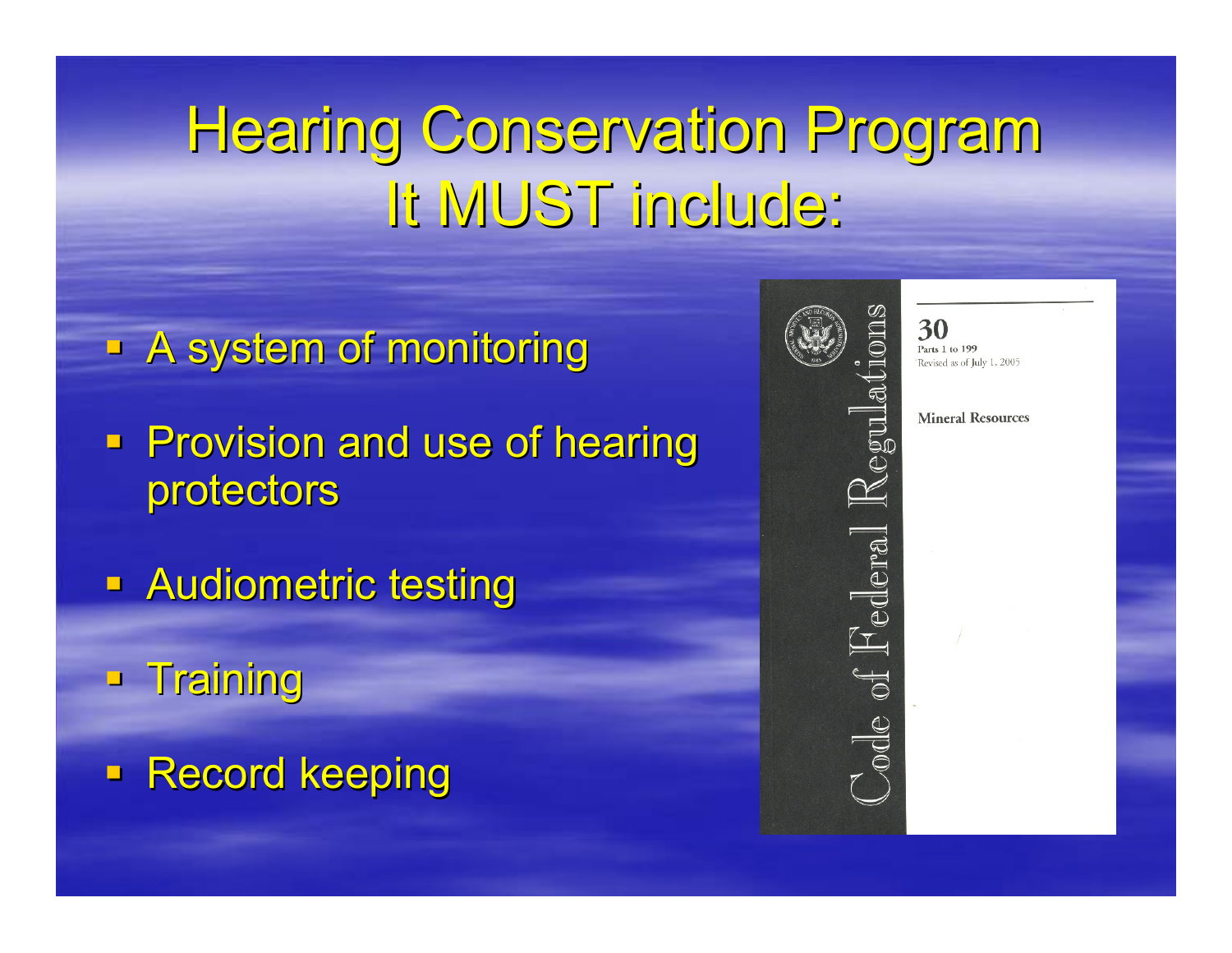# What is a system of monitoring? What is a system of monitoring?

An evaluation of a miner's work environment

> – A noise survey of equipment and work tasks

**Dosimeter** 

– Measurement of a Measurement of a miner's noise dose

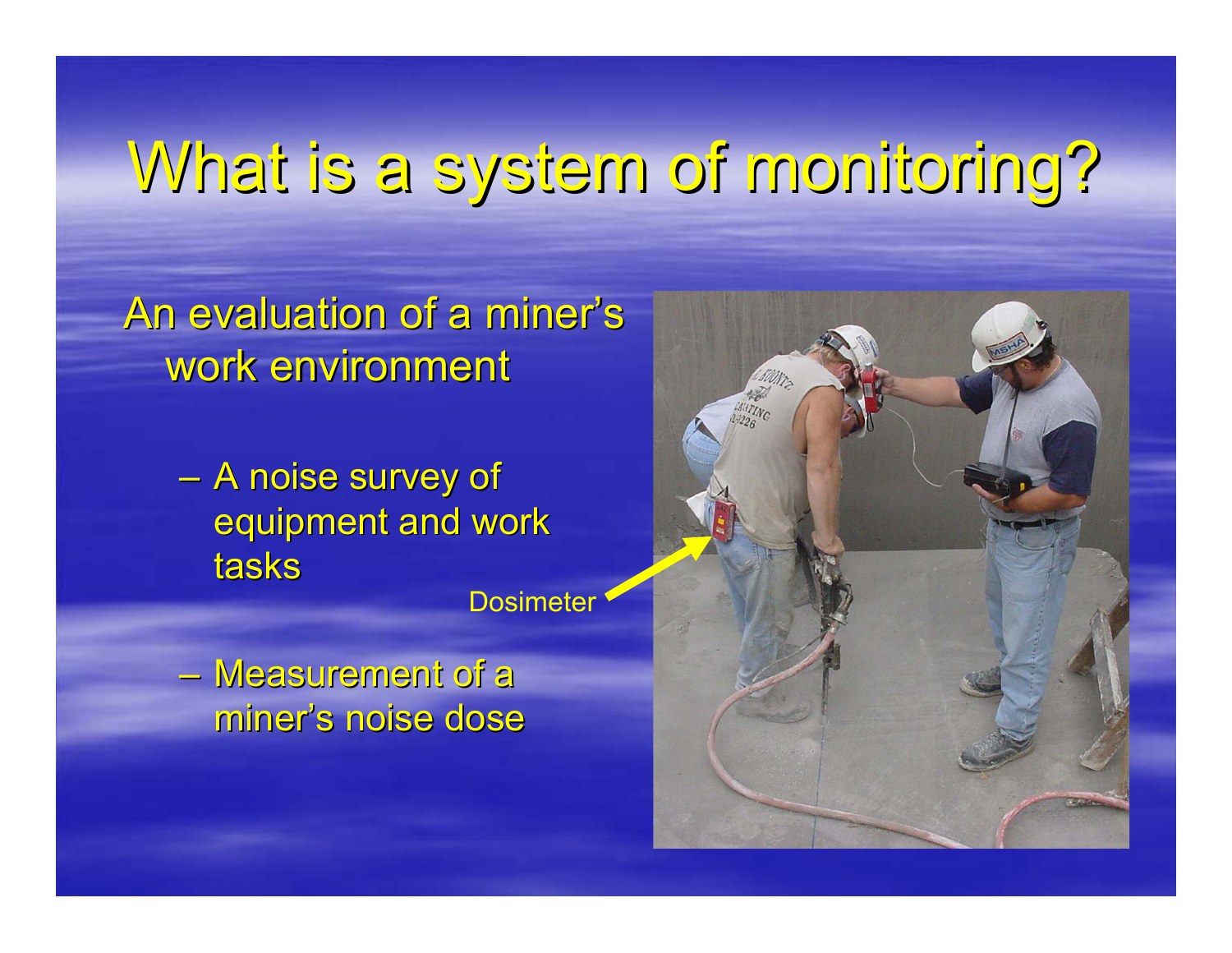### What is a system of monitoring? What is a system of monitoring?

An evaluation of a miner's work environment

 $-$  Operator notifies the miner of…

- **Exposure determination** 
	- Provided the miner has not been notified in the last 12 months
- Action being taken if exposure…
	- $-$  Equals or exceeds the action level
	- Exceeds the permissible exposure level Exceeds the permissible exposure level
	- $-$  Exceeds the dual hearing protection level

 $-$  Operator maintains a copy of miner's notification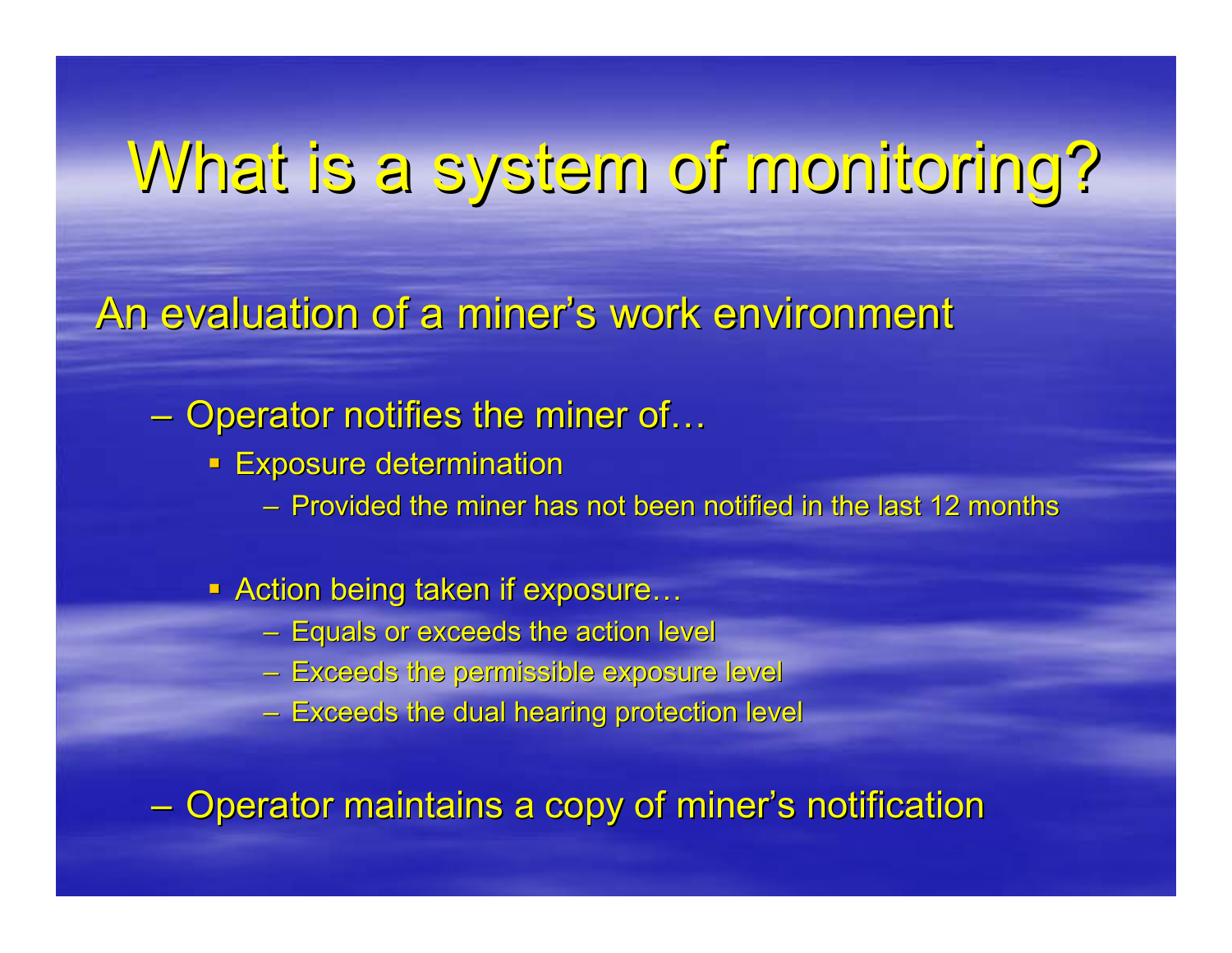### Hearing Protectors Hearing Protectors

#### –– Earmuffs, Earplugs, or combination of plugs and muffs



http://www.msha.gov/1999noise/hearingprotect.xls http://www.msha.gov/1999noise/hearingprotect.xls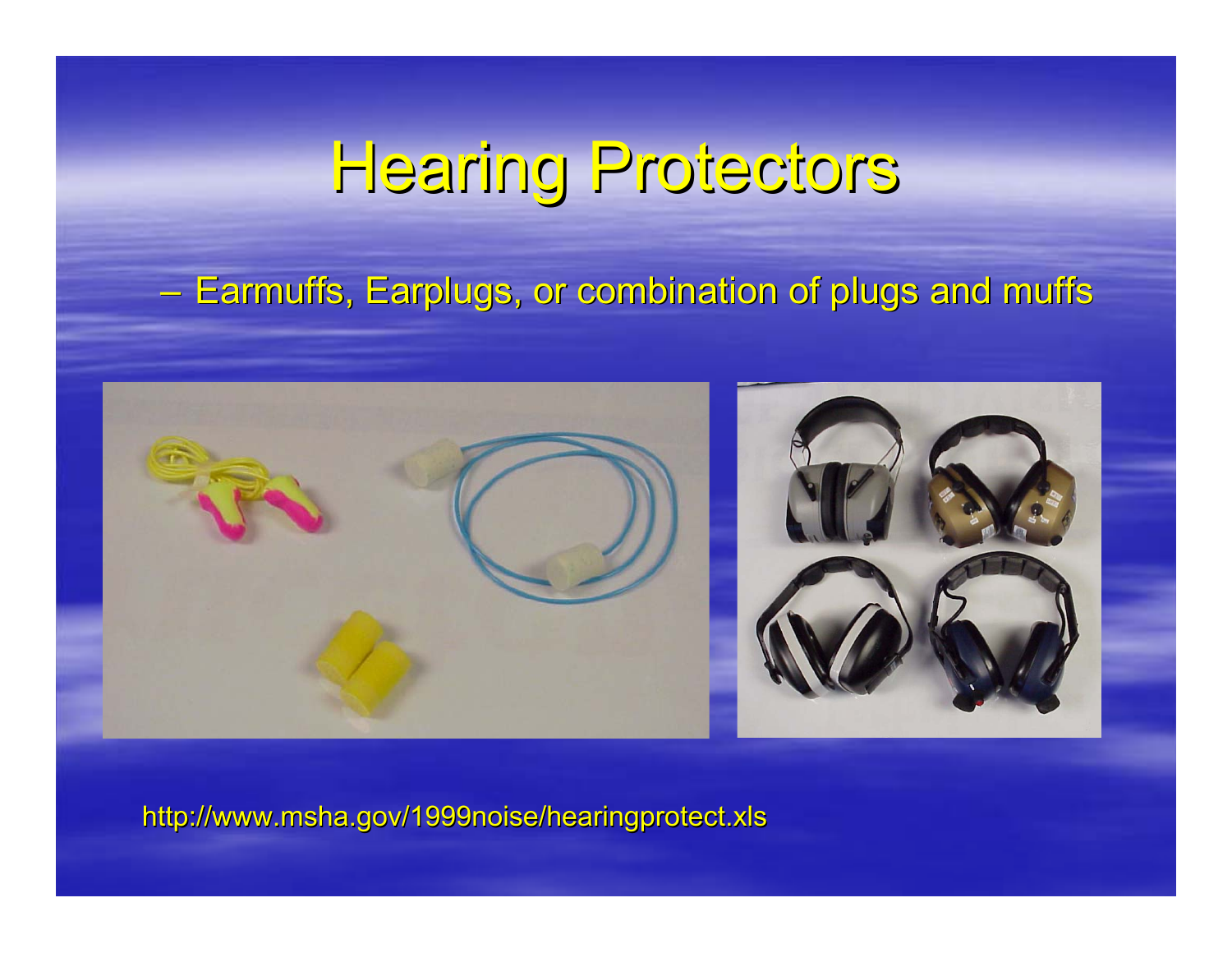### Hearing Protectors Hearing Protectors

### When and what type...

TWA<sub>s</sub> – Time-weighted Average 8-hour sound level (dBA)  $\mathsf{D}-$ – Noise Dose (%)

### $-$  Action Level (TWA $_{8}$  ≥ 85 dBA or D ≥ 50%)

- **Operator must provide two plug types & two muff types of hearing protection**
- It is the miners option to wear hearing protection, UNLESS
	- The miner has incurred a Standard Threshold Shift (STS); or
	- More than 6 months will pass before the miner can take a baseline audiogram

### $-$  Permissible Exposure Level (TWA $_{8}$  > 90 dBA or D > 100%)

**EXT Miner must wear one type of operator-provided hearing protection** 

– Dual Hearing Protection Level (TWA<sub>8</sub> > 105 dBA or D > 800%)

Miner must wear both earplug and earmuff type operator-provided hearing protection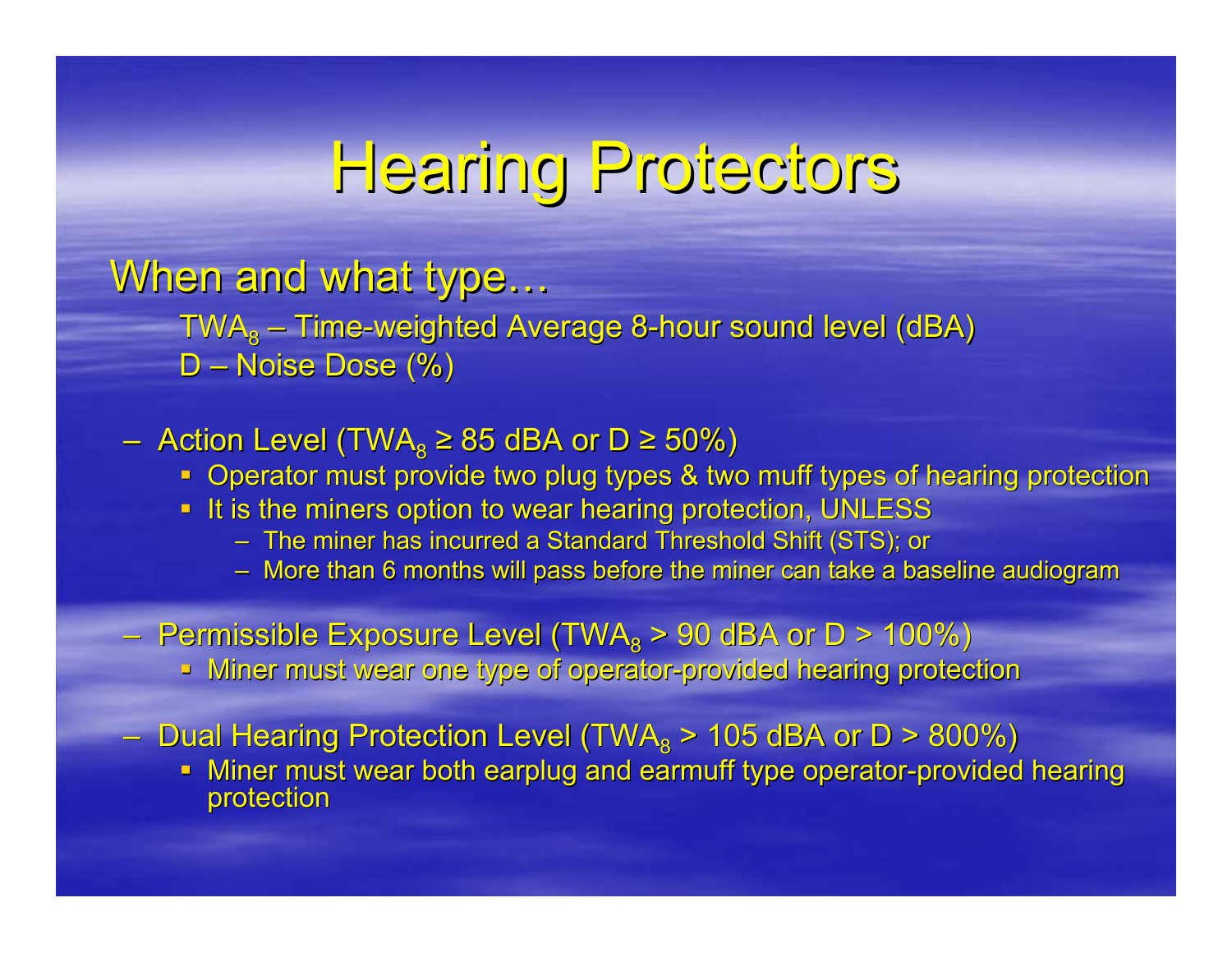### Audiometric Testing Audiometric Testing

 $-$  The operator must offer  $\overline{\phantom{a}}$ miners the opportunity to take an annual audiogram

 $-$  The miner must avoid high  $\,$ levels of noise for at least 14 hours prior to taking a baseline audiogram; Hearing protectors may be used as a substitute for this quiet period

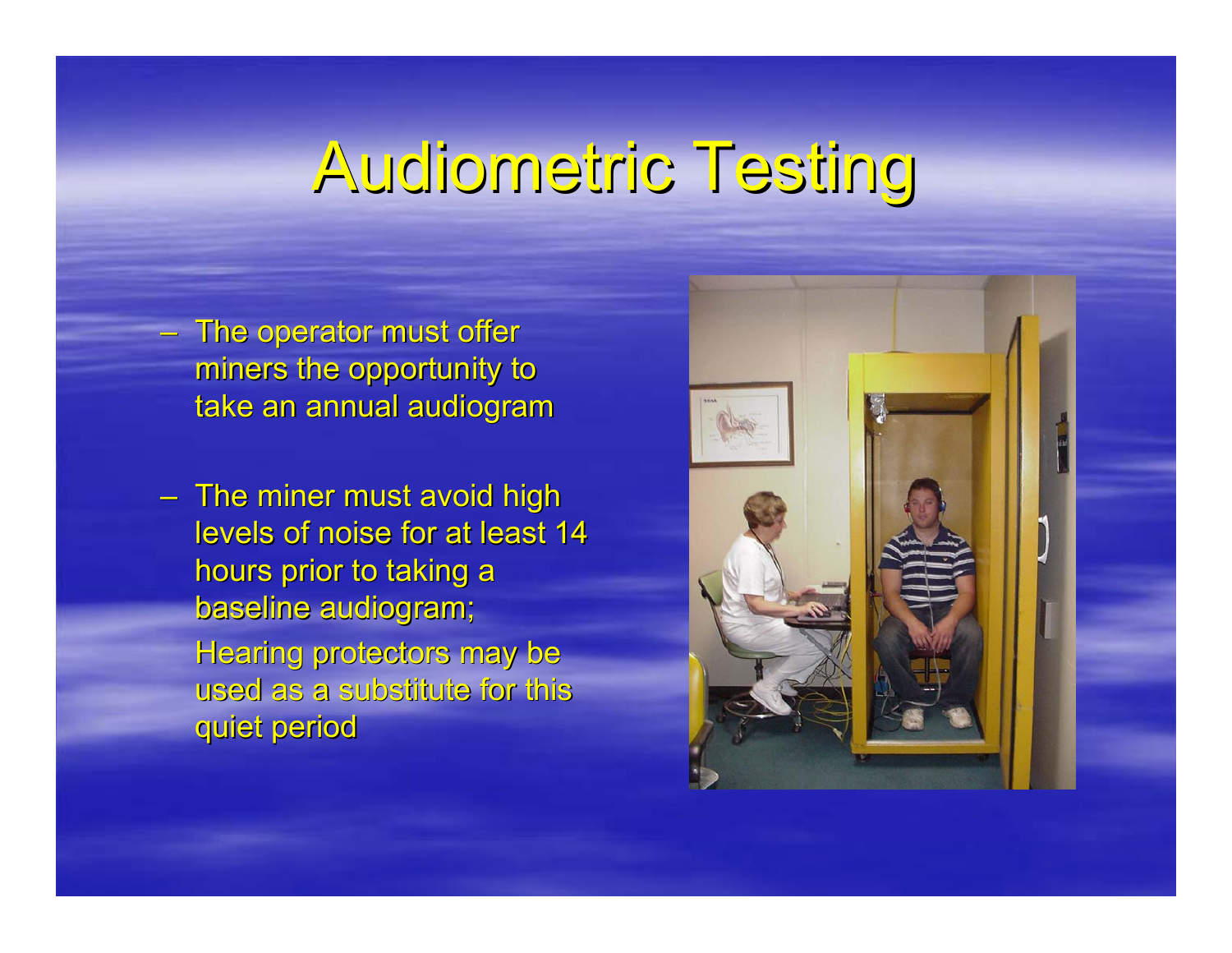### Annual Training Topics Annual Training Topics

### Effects of noise on hearing Effects of noise on hearing

- Purpose and value of engineering Purpose and value of engineering controls & wearing hearing protection controls & wearing hearing protection
- Pros and Cons of hearing protection<br>Profered offered
- Care, fit, and use of available hearing<br>protection
- General requirements of CFR 30 Part<br>— 62
- Maintaining noise controls Maintaining noise controls
- Purpose, value, and procedures of audiometric testing

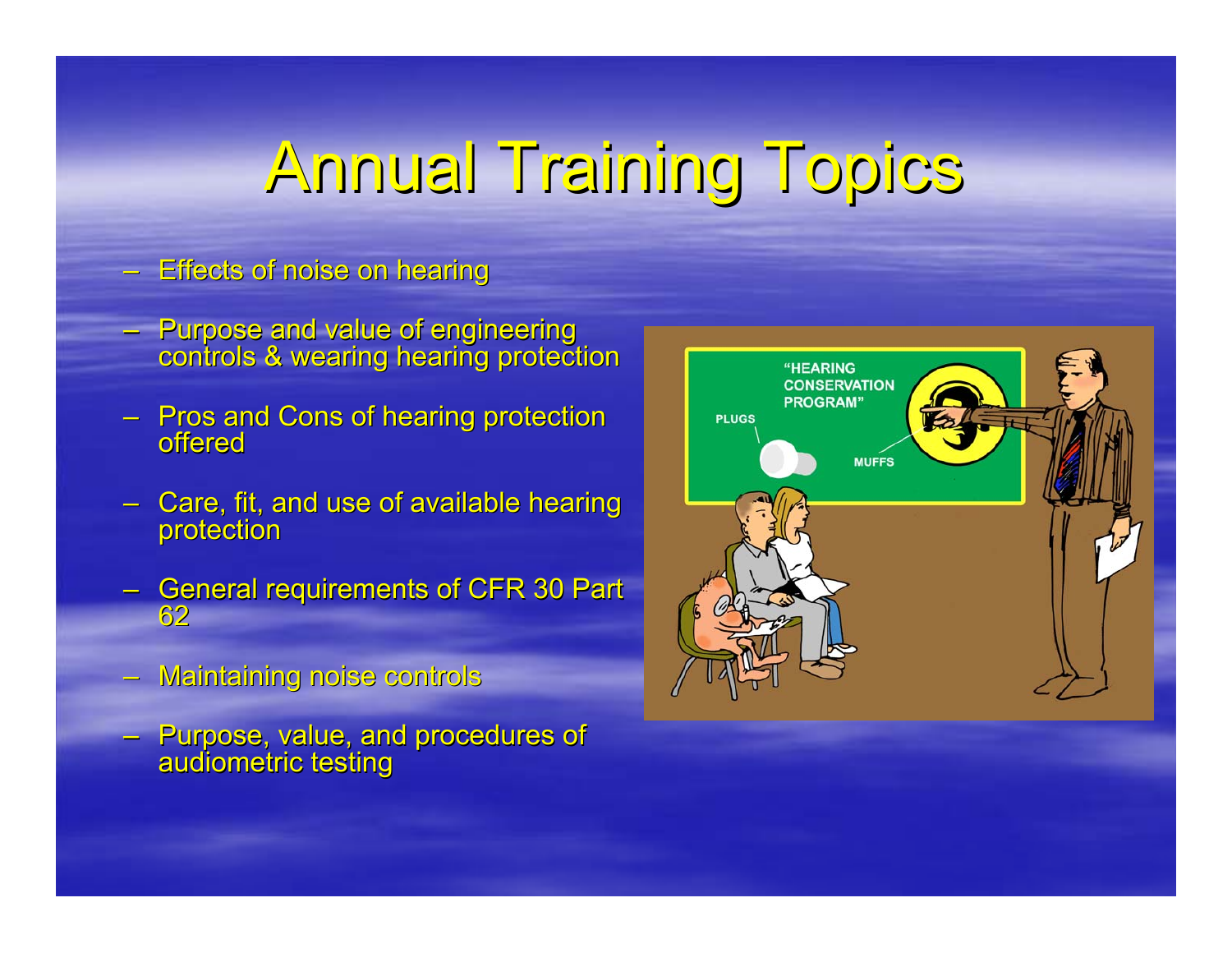# Record Keeping

 $\blacksquare$  $\blacksquare$  The mine operator is required to keep accurate records of the following…

- $-$  Training certifications
- Notice of exposure
- Audiogram results
- **Reportable hearing loss**

 $\Box$ It is recommended that the miner keep<br>copies of any information provided by<br>the mine operator for their own record